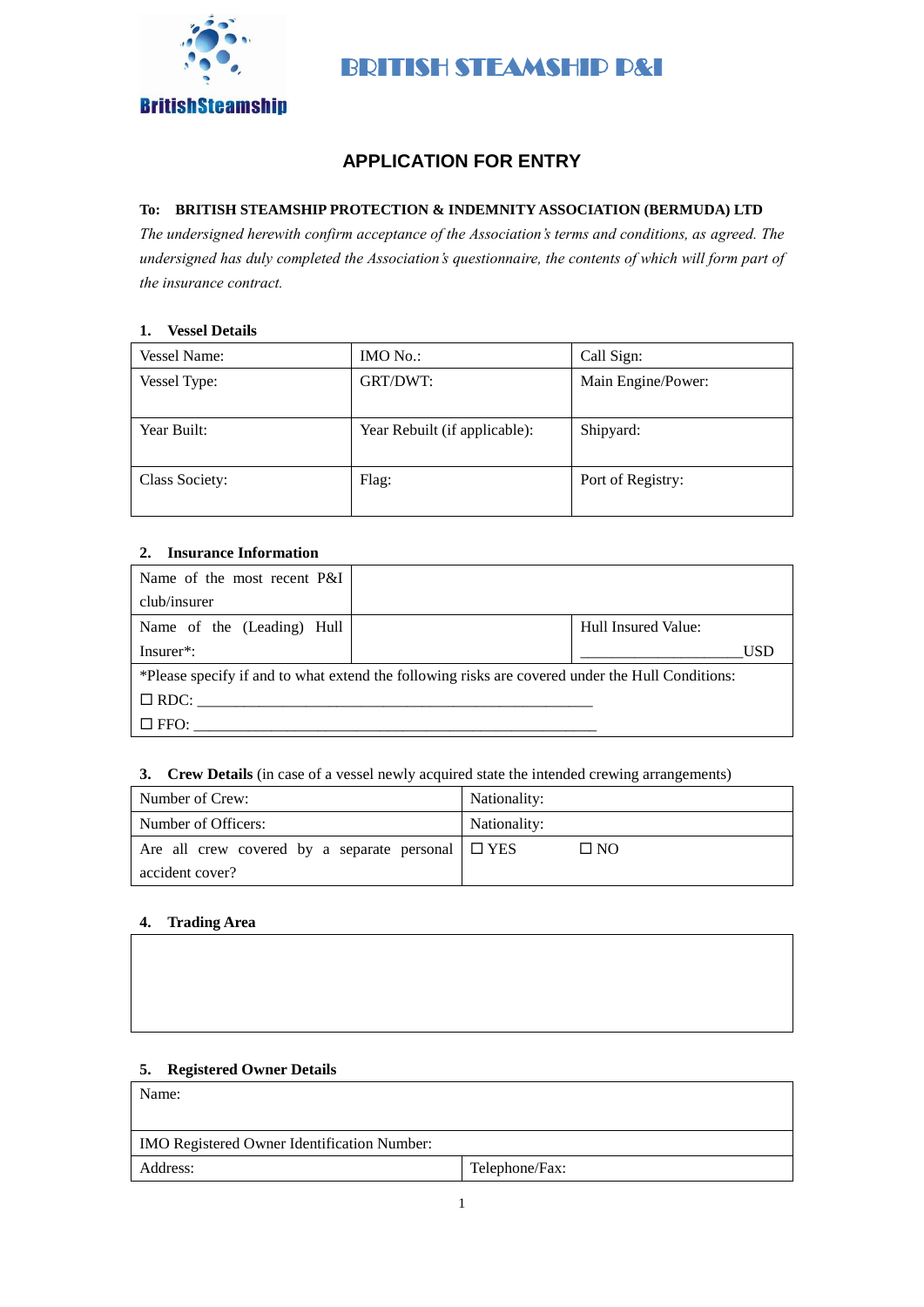

# **BritishSteamship**

|                     | E-mail:       |
|---------------------|---------------|
|                     |               |
|                     |               |
| Year of foundation: | Contact name: |

# **6. Bareboat (Demise) Charterer Details** (if applicable)

| Name:                             |                |  |
|-----------------------------------|----------------|--|
| <b>IMO</b> Identification Number: |                |  |
| Address:                          | Telephone/Fax: |  |
|                                   | E-mail:        |  |
|                                   |                |  |
|                                   |                |  |
| Year of foundation:               | Contact name:  |  |

# **7. Ship Management Company Details** (or provide a separate detailed profile of the Company)

| Name:                              |                |  |  |
|------------------------------------|----------------|--|--|
| IMO Company Identification Number: |                |  |  |
| Address:                           | Telephone/Fax: |  |  |
|                                    | E-mail:        |  |  |
|                                    |                |  |  |
|                                    |                |  |  |
| Year of foundation:                | Contact name:  |  |  |

# **8. International Safety Management** (if applicable)

| Document of Compliance of the Ship Management Company (DOC) |  |  |  |
|-------------------------------------------------------------|--|--|--|
| Date of issue:<br>Issuing authority:                        |  |  |  |
| Safety Management Certificate of the Vessel (SMC)           |  |  |  |
| Last audit date:<br>Audited by:                             |  |  |  |

# **9. Other Management** (if different from Section 7)

| <b>Commercial Management:</b>         |  |
|---------------------------------------|--|
| <b>Technical/Nautical Management:</b> |  |
| <b>Crewing Management:</b>            |  |

# **10. Fleet Entry**

| Other Vessels by the same Owner/Manager entered with this Club? | $\Box$ YES $\Box$ NO |  |
|-----------------------------------------------------------------|----------------------|--|
| Specify:                                                        |                      |  |

# **11. Name of a Mortgagee** (if applicable)

# **12. Period of cover: \_\_\_\_\_\_\_\_\_\_\_\_\_\_\_\_\_\_\_\_\_\_\_\_\_\_\_\_\_\_\_\_\_\_\_\_\_\_\_\_\_\_\_\_\_** *(please remember that*

*cover begins at noon G.M.T. on the day specified)*.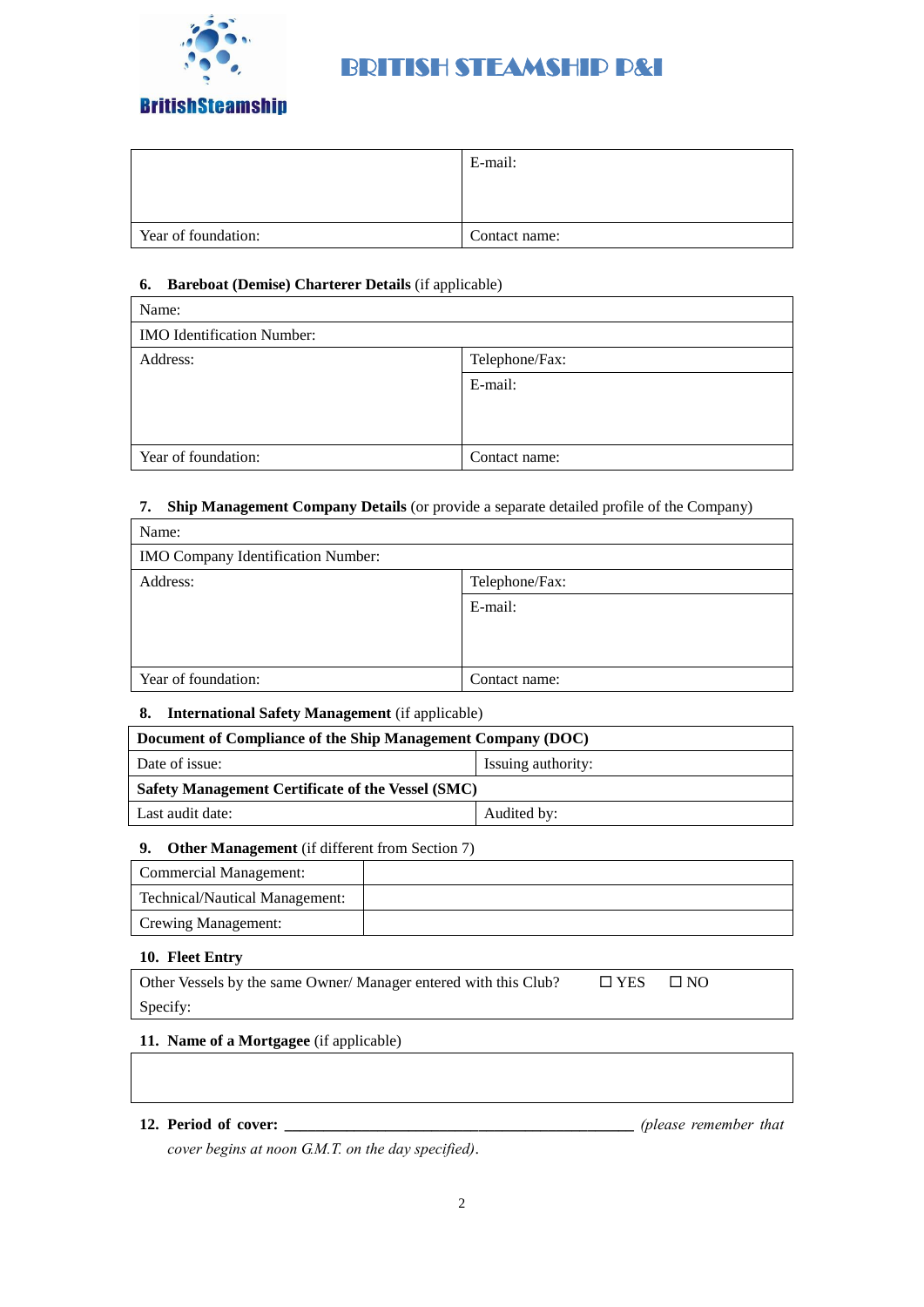

# **BritishSteamship**

# **13. Cover Required/Limits of Liability/Specific Deductibles to Apply:**

As agreed in Quotation No. \_\_\_\_\_\_\_\_\_\_\_\_\_\_\_\_\_\_\_\_\_\_\_\_\_\_ dd. \_\_\_\_\_\_\_\_\_\_\_\_

# **14. Types of Cargo to Be Carried**

|                                  | Please state explicitly if the Vessel will be carrying any of the following: |              |                             |  |  |
|----------------------------------|------------------------------------------------------------------------------|--------------|-----------------------------|--|--|
| <b>Steel Cargoes:</b>            | <b>YES</b>                                                                   | $\Box$ NO    |                             |  |  |
| Log:                             | $\square$ YES                                                                | $\square$ NO |                             |  |  |
| Oil:                             | $\square$ YES                                                                | $\Box$ NO    | Specify: persistent, light, |  |  |
| Cargoes with liquefaction risks: | $\square$ YES                                                                | $\square$ NO | Specify:                    |  |  |
| IMDG/IMSBC cargoes:              | <b>YES</b>                                                                   | $\square$ NO | Specify:                    |  |  |

## **15. Class Special Survey Details**

| Date of last Class      | Date of next Class |  |
|-------------------------|--------------------|--|
| Special Survey:         | Special Survey:    |  |
| Outstanding class       |                    |  |
| items:                  |                    |  |
| Have all outstanding    |                    |  |
| requirements been fully |                    |  |
| complied with?          |                    |  |
| Any changes of the      |                    |  |
| Class over the last 3   |                    |  |
| years?                  |                    |  |
| Date of the next Dry    |                    |  |
| Dock Survey:            |                    |  |

#### **16. Condition Survey Details**

| Date the Vessel last underwent P&I Condition Survey:                                                  |            |           |
|-------------------------------------------------------------------------------------------------------|------------|-----------|
| Name of the P&I insurer:                                                                              |            |           |
| (Managers will request a copy of the last survey from a previous P&I insurer where this is available) |            |           |
| Does the last report record any outstanding deficiencies?                                             | $\Box$ YES | $\Box$ NO |
| IF 'YES', PLEASE PROVIDE A COPY OF DEFECT LIST                                                        |            |           |

**17. Loss Record**

**Please complete this schedule listing ALL reported incidents prior to application of any deductible (where covered by insurance) for each Vessel owned, managed or operated for each of the last five completed years, six including the current incomplete year. The list must include ALL previously closed claims, including those closed without payment, ALL incidents whether an estimate of loss has been set or not and ALL other claims where an estimate has been set and/or payment made.**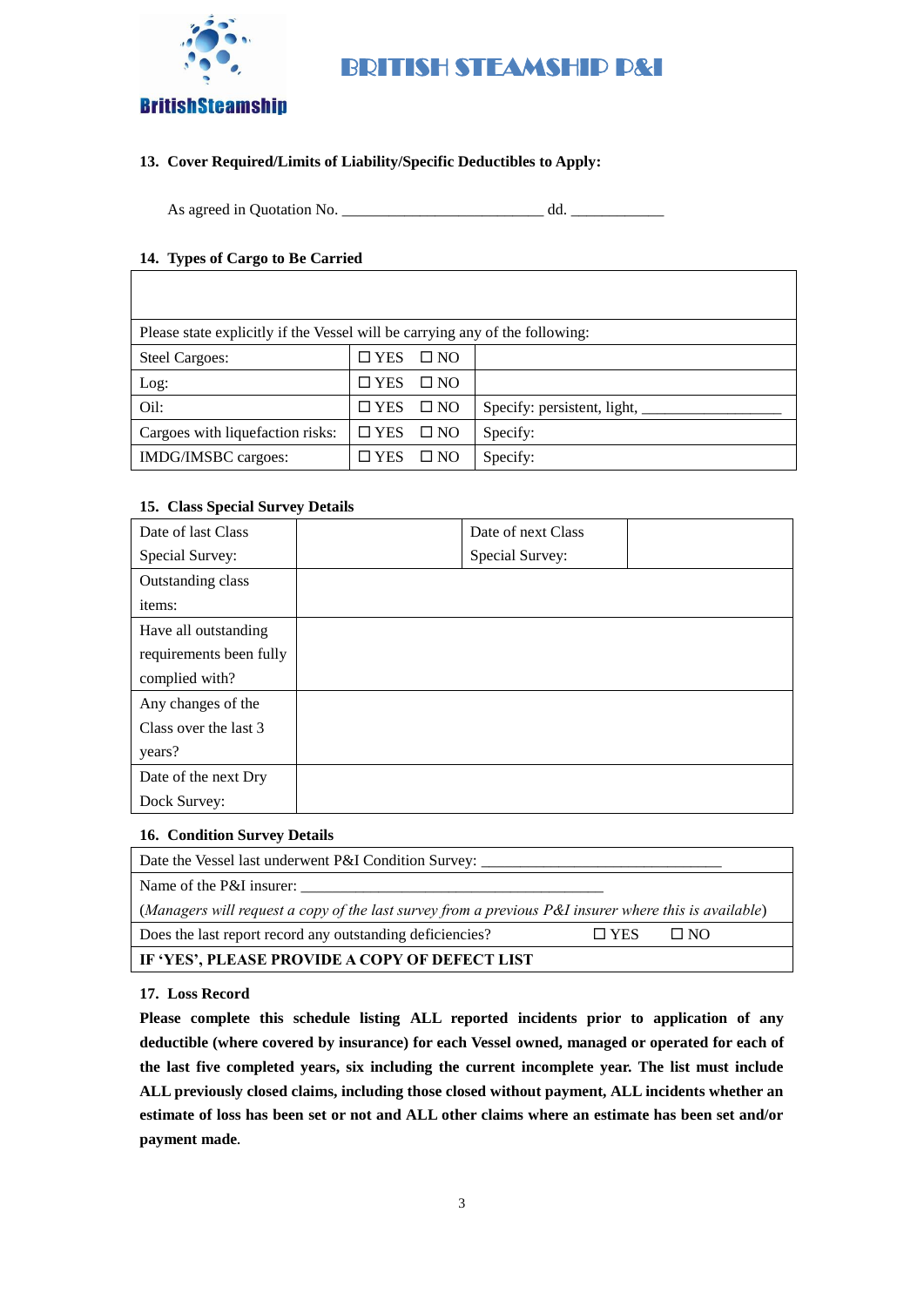

# **BritishSteamship**

| <b>Vessel Name</b> | Date of Loss | <b>Details of Loss</b> | <b>Amount</b> | Amount      |
|--------------------|--------------|------------------------|---------------|-------------|
| & IMO No.          |              |                        | Paid          | Outstanding |
|                    |              |                        |               |             |
|                    |              |                        |               |             |
|                    |              |                        |               |             |
|                    |              |                        |               |             |
|                    |              |                        |               |             |

# **18. Parties Making or Supporting the Application**

*Please note that the Entry can be made in the name of only one Owner or a Bareboat (Demise) Charterer. In the case where there are more than one Joint Member and/or Co-Assured, please fill in a separate table for each company by copying and inserting additional cells.* 

## **Principal Member**

Name:

*(Insert the name of the person or company who is to be the Member of the Association).*

| t vallie.                             |       |                                     |           |
|---------------------------------------|-------|-------------------------------------|-----------|
| Capacity (please underline one only): |       | Owner / Bareboat (Demise) Charterer |           |
| Address:                              |       | Telephone/Fax:                      |           |
|                                       |       | E-mail:                             |           |
|                                       |       |                                     |           |
| Signature:                            | Name: |                                     | Capacity: |

**Joint Member** *(Insert the name of the company(ies) who is/are to be insured in addition to the Member, if applicable).*

| $\sqrt{1}$                            |       |                |                                                     |
|---------------------------------------|-------|----------------|-----------------------------------------------------|
| Name:                                 |       |                |                                                     |
|                                       |       |                |                                                     |
| Capacity (please underline one only): |       |                | Owner / Ship Manager / Operator / Bareboat (Demise) |
| Charterer / Mortgagee                 |       |                |                                                     |
| Address:                              |       | Telephone/Fax: |                                                     |
|                                       |       | E-mail:        |                                                     |
|                                       |       |                |                                                     |
| Signature:                            | Name: |                | Capacity:                                           |

**Co-Assured** *(Insert the name of the company(ies) who is/are to be insured in addition to the Member, if applicable).*

| <i>applicable</i> ).                  |                                           |
|---------------------------------------|-------------------------------------------|
| Name:                                 |                                           |
|                                       |                                           |
|                                       |                                           |
| Capacity (please underline one only): | Time Charterer / Agents / Sub-Contractors |
| Address:                              | Telephone/Fax:                            |
|                                       | E-mail:                                   |
|                                       |                                           |